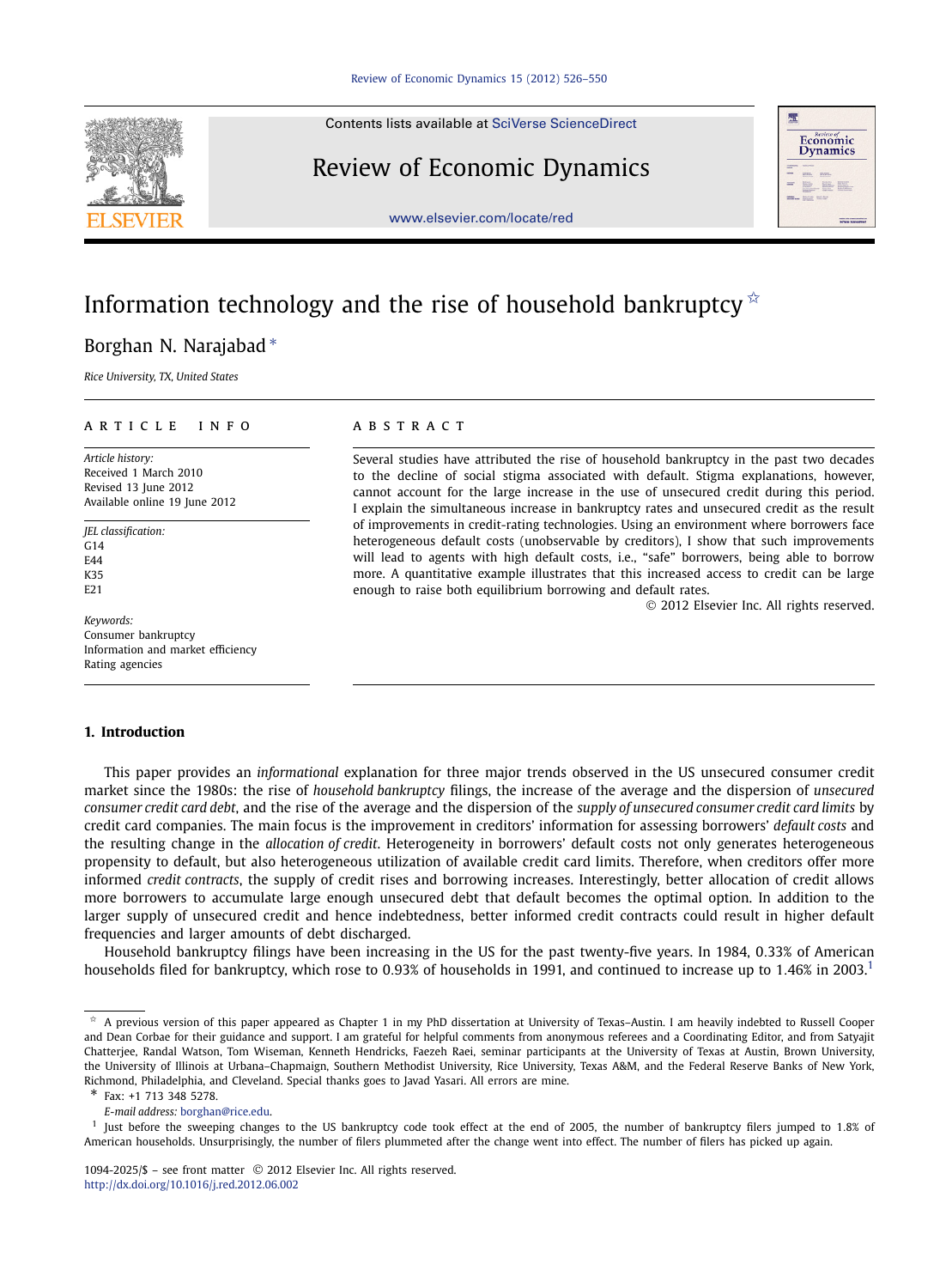Moreover, the debt discharge rate also increased, meaning that households were defaulting on larger unsecured debts.<sup>2</sup> This trend can also be seen in the Canadian data [\(Livshits, MacGee and Tertilt, 2010\)](#page--1-0), suggesting that the increase should not be solely attributed to legal changes in the US.

During this period, the supply of unsecured credit for households flourished, mainly through credit cards. While in 1989, 56% of American households had a credit card and 29% of them carried positive balances on their credit card accounts, fifteen years later, 71% of them had a credit card and 40% carried debt on their accounts. Those with positive balances are referred to as *revolvers* in the literature. The average credit card debt of revolvers almost doubled from approximately \$1800 in 1989 to about \$3300 in 2004.<sup>3</sup> However, households' credit card debts were not subject to the same credit limits as before. During this period, the average credit card limit available for an American household more than doubled; it rose from about \$7100 in 1989 to about \$15,200 in 2004.4

The importance of credit card debt in a household's decision to file for bankruptcy has been well documented (e.g., [Domowitz and Sartain, 1999](#page--1-0) and [Sullivan, Warren and Westbrook, 2000\)](#page--1-0). Therefore, understanding the dynamics behind the expansion in the supply of credit cards and their usage is essential for the study of the rise of household bankruptcy.

[Barron and Staten \(2003\)](#page--1-0) document that the expansion of the credit card industry would not have been possible without rapid improvements in information technology and consumer credit-rating. In 1997, credit bureaus issued some 600 million reports about credit seekers [\(Padilla and Pagano, 2000\)](#page--1-0), and in the following decade, credit scores produced by the Fair Isaac and Company, known as FICO scores, became the industry's standard tool for the assessment of borrowers' credit worthiness. [Edelberg \(2003\)](#page--1-0) shows that creditors increasingly used risk-based pricing of interest rates in consumer loan markets during the mid-1990s, and [Berger \(2003\)](#page--1-0) reports that the improvement in lending capacity was due to improvements in information technology used by banks. Moreover, [Musto \(2004\)](#page--1-0) documents the importance of creditors access to information on borrowers' riskiness for the supply of unsecured consumer credit.

This paper aims to explain the rise in the number of bankruptcy filings as the result of an improvement in the credit market's assessment of borrowers' riskiness. This may sound counterintuitive at first. When creditors separate borrowers according to their riskiness, they tighten their supply of credit for riskier borrowers, which will make them less likely to default. However, at the same time, safer borrowers receive larger borrowing limits, allowing them to borrow more and become more likely to default. This happens because even safer borrowers, *ceteris paribus*, are prone to default once they accumulate large enough unsecured debt.

The change of credit-rating technologies can have significant implications for the supply of unsecured consumer credit as well as household bankruptcy. If rating technologies do not work well and the credit market lacks information on borrowers' riskiness, then it will be difficult to separate different types of borrowers. I call this case the *pooling case*. The equilibrium supply of credit will be so tight that safer borrowers will borrow very little, and therefore, will not pay enough to cover losses made from lending to riskier borrowers.<sup>5</sup> Now, if rating technologies improve, then the credit market obtains information on borrowers' riskiness, which could be used to separate different types of borrowers. I call this case the *separating case*. If they can differentiate between borrowers, creditors will cut back their supply of credit for riskier borrowers. However, compared with the pooling case, the reduction will be small and their default rate will not fall significantly. On the other hand, creditors will significantly increase credit supply for safer borrowers, who are now separated from riskier ones. Safer borrowers will be able to borrow much more than the pooling case, and hence, will default more frequently.<sup>6</sup> I call this mechanism the *informational* explanation for the rise of household bankruptcy.

There are different sources of heterogeneity amongst borrowers, but this paper focuses on the heterogeneity in default costs. Default on unsecured debt and the resulting bad credit history not only limits future access to unsecured credit, but also has negative effects on the cost of receiving secured debts like a mortgage or car loan, as well as negative consequences for job opportunities, insurance costs, and rental costs [\(Chatterjee, Corbae and Rios-Rull, 2005\)](#page--1-0). Moreover, as documented by [White \(1998\),](#page--1-0) even after controlling for all different current and future pecuniary costs of filing for bankruptcy, borrowers show large unexplained heterogeneous propensities to default.<sup>7</sup> Other heterogeneities, such as heterogeneity in borrowers' income processes, also have clear implications for heterogeneity in borrowing and default decisions. However, this paper does not address other heterogeneities and assumes heterogeneity in a reduced form of non-pecuniary default costs<sup>8</sup>; that is, even with the same debt level, current income, and expected future income, default is more costly for some borrowers than others. This could be due to their higher dependency on using job, insurance, or rental markets, which makes the negative consequences of default more severe for them, or it could be simply due to a higher stigma of default for them. Regardless, a higher cost of default makes borrowers safer for lending.

<sup>7</sup> See also [Gross and Souleles \(2002a\)](#page--1-0) and [Fay, Hurst and White \(2002\).](#page--1-0)

<sup>2</sup> See [Sullivan, Warren and Westbrook \(2000\).](#page--1-0)

 $3$  All dollar amounts are in 1989 constant prices.

<sup>4</sup> A household's credit card limit is defined as the sum of the limits on all of the household's credit cards.

<sup>&</sup>lt;sup>5</sup> For example, if riskier borrowers are much riskier than safer ones and there are a lot of them in the pool of borrowers, borrowing and default will be mostly done by riskier borrowers, and safer ones will be almost inactive in the credit market.

 $^6$  Borrowers' responsiveness to terms of credit contracts, and specifically, credit limits, is well documented by [Gross and Souleles \(2002b\).](#page--1-0)

<sup>&</sup>lt;sup>8</sup> Note that with constant relative risk aversion, all pecuniary default costs could be represented by a non-pecuniary cost as long as they are proportional to the defaulter's consumption. Most increases in defaulters' cost of living, such as higher renting cost or car insurance rate are proportional to living costs.